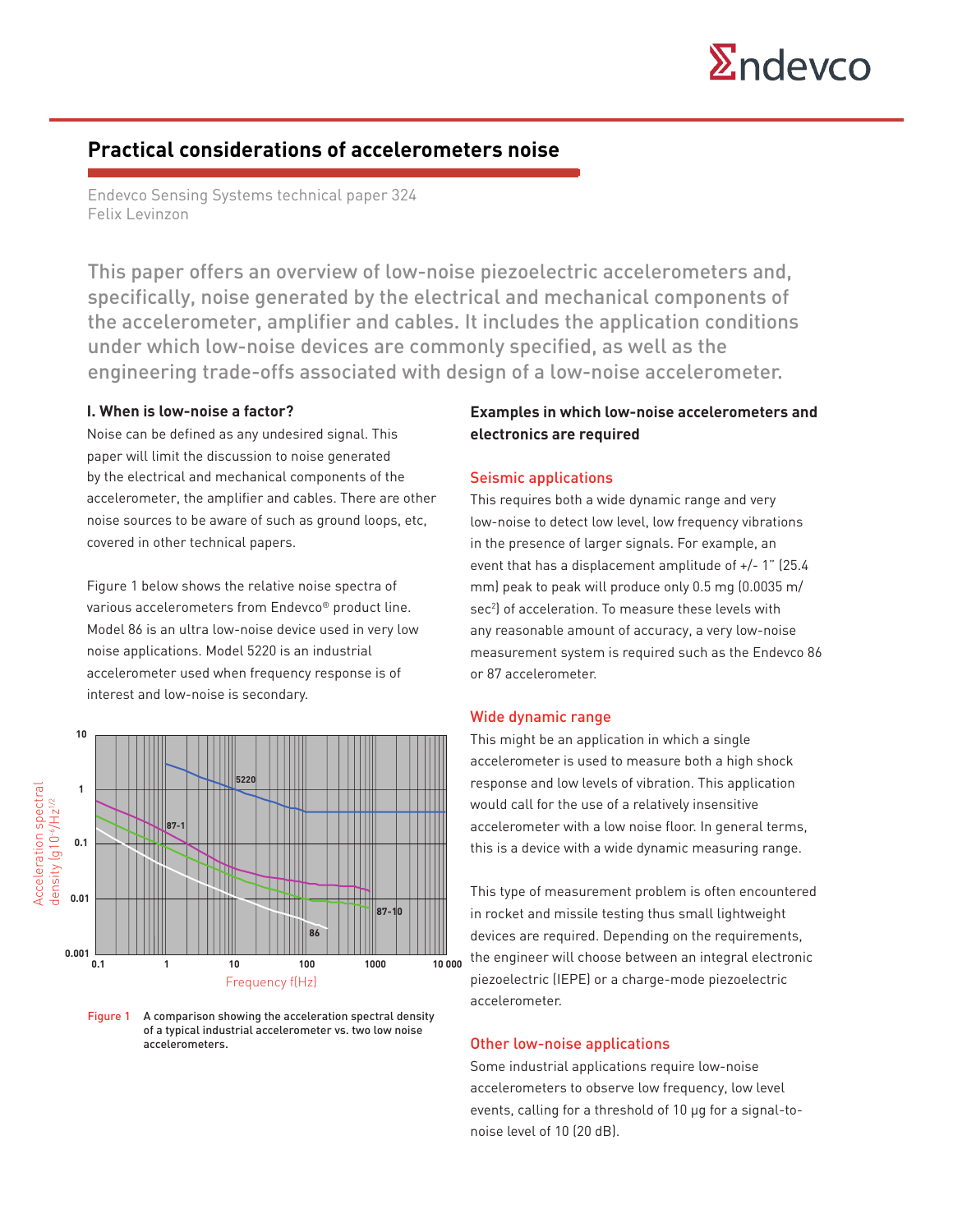Very low-level signals are often encountered in medical applications requiring low-noise sensors.

# **Low levels**

When making low level measurements it is important to consider both the noise floor and the sensitivity of the accelerometer (see equation below). The noise specifications found on data sheets and are generally given in "equivalent g", where

Noise in mV (over a specified frequency range) Threshold (in g rms) =  $\frac{1000 \text{ N}}{3}$  Sensitivity in mV/g

As an example, model 86 has a threshold of 0.1 ng rms based on a bandwidth of approximately 1 kHz.

Noise spectral density figures are also provided on data sheets and should be observed, especially when making low-noise measurements at low frequencies. The noise spectral density information provides noise information as a function of frequency. To quickly determine if the accelerometer selected has a low enough noise floor, use this rule-of-thumb: the lowest g level to be measured should be 10 times the threshold level.

There are instances where noise is of minimum interest (note, this is minimum interest, not NO interest). Generally speaking, low-noise devices are not required when measuring very high shock signals since maximum amplitude of the signal is of major importance. Also, when measuring high levels of vibration such as imbalance on a large rotating machine, no special consideration as to accelerometer noise is generally required.

# **II. Noise considerations in accelerometer design**

There is no one accelerometer that "does it all." There are trade-offs that the designer must consider during the development of the device. For example, when making a subminiature device considerations such as small size and lightweight are balanced against low noise and high output.

There are several noise sources within the acceleration measurement chain. Noise originates from the transducer's electrical and mechanical properties, be they internal electronics (IEPE, Isotron®, etc.) or external charge amplifiers. Over the years, piezoelectric material sciences, including single crystal technology, have advanced to the point where the noise generated by the crystals is so low that, if implemented and installed correctly, it presents a very minimal amount of noise to the measuring chain. Crystal systems with higher charge sensitivity require less gain within the electronic system thus resulting in lower total system noise.

The following sections are brief reviews of three major noise sources within the acceleration measurement system.

#### **Sources of accelerometer noise**

Noise sources are broken down in terms of mechanicalthermal noise and electrical-thermal noise. The noise power spectral density of the sensor is

where  $a_{nm}^2$  = mechanical noise  $a_{\text{ne}}^2$  = electrical noise

$$
P_{\rm sD} = \sqrt{a_{\rm nm}^2 + a_{\rm ne}^2}
$$

Mechanical noise can be related to the mass and spring constant and mechanical resistance of the sensor's seismic system. Mechanical noise can be reduced by increasing the mass and quality factor (Q) or by decreasing the resonance frequency. One can easily see that these factors represent tradeoffs in terms of frequency response. Mechanical-thermal noise is dominant over electrical-thermal noise above 10 kHz.

Electrical-thermal noise is in addition to noise contributed by any internal or external electronics used in the measurement system. Electrical noise is a function of the sensing materials loss factor which is the inverse of the materials quality factor. When selecting and processing material for low-noise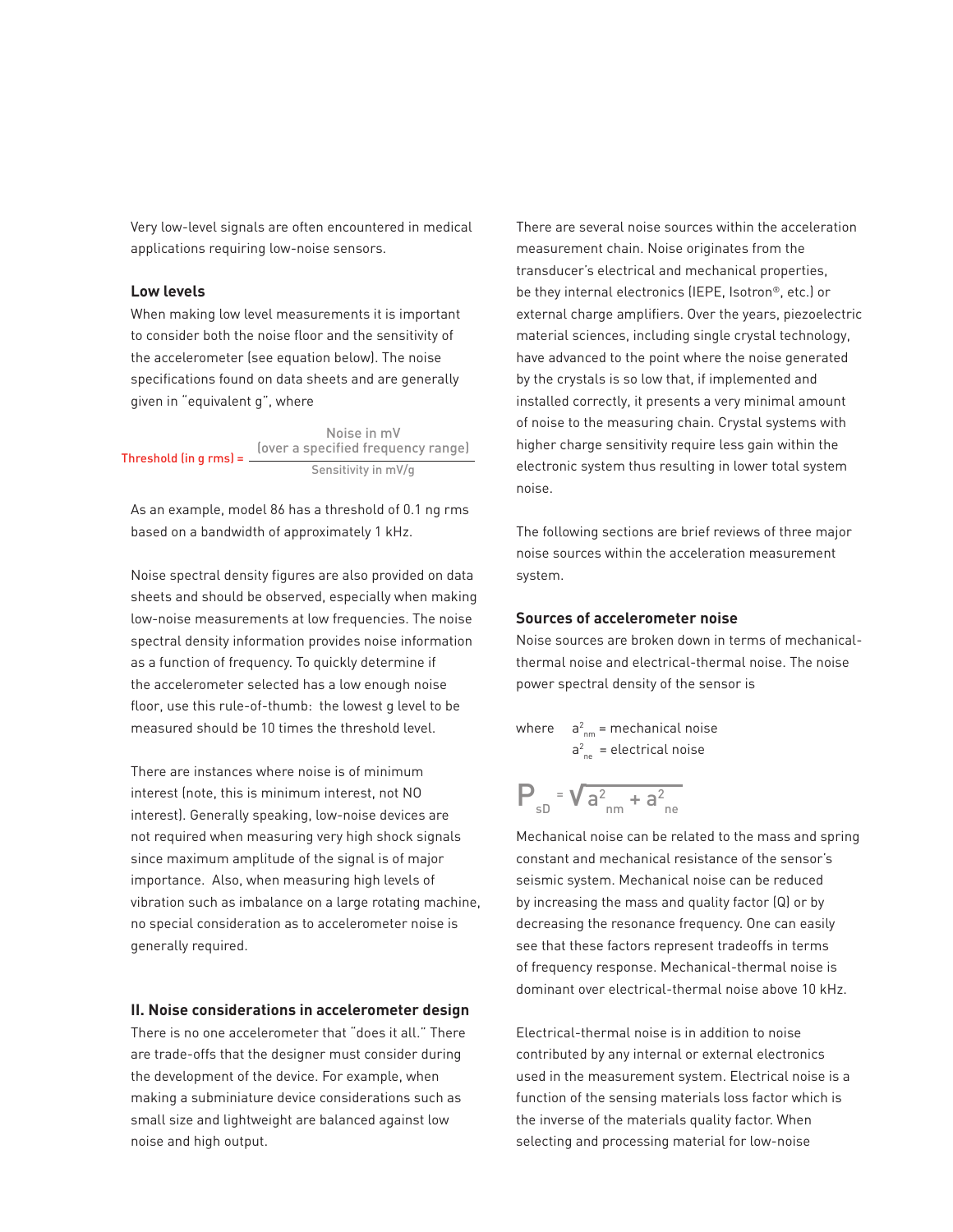applications, materials with few defects and impurities are selected. Loses are increased by the addition of capacitance and thus an increase in the electrical noise. This noise source is generally dominant at frequencies below 10 kHz.

Many low-noise accelerometers include internal electronics. This design approach improves signal-tonoise ratios since the extremely short distance between the sensor and charge amplifier reduces the capacitance thus eliminating a source of noise.



Figure 2 Note the larger size of model 86, the ultra low-noise unit.

However, the internal electronics represent an additional noise source. Field-effect transistors have been used at the input stage of the internal electronics due to their high input impedance. Junction gate field-effect transistors are generally the transistor of choice, but the semiconductor manufacturers are reluctant to publish noise specifications thus sensor designers must use their experience to choose the best components.

One can generally expect lower noise devices to be larger in size and mass than accelerometers with higher residual noise specifications, as the result of a higher mass. Figure 2 shows two low-noise accelerometers and their relative size difference. The crystal sensor assemblies are typically larger in order to produce a

higher output level. Also keep in mind that as the mass is increased, the resonance frequency is reduced thus lowering the accelerometer's frequency response.

#### **III. User actions**

Up to this point, we have covered what the manufacturer does to decrease accelerometer noise. There are many actions that the user can do, and in some cases must do, to ensure a clean noise free sensor output. Most of the emphasis will be on charge mode accelerometers since they are the most susceptible to noise, compared to IEPE accelerometers.

#### **Cable problems**

Cables should be as short as possible, especially with charge mode accelerometers.

Capacitance (when using a charge-mode accelerometer) will add to the noise floor of the accelerometer's output signal. A cable looks like a capacitor and a typical cable has a capacitance of approximately 30 pF/foot. It is easy to see that the longer the cable, the more the capacitance, thus more noise. In addition, a long cable acts as an antenna and will pick-up electromagnetic signals.

Only cables with low-noise treatment should be used with charge mode accelerometers. Cable motion will cause self-generated noise, referred to as the Triboelectric effect. The low-noise treatment is the solution to minimizing this effect, as is limiting the motion of cables.

IEPE accelerometers can use ordinary coaxial cable and are less susceptible to noise pickup due to their low impedance characteristics. Again, long cables act like antennas thus length should be limited. It is often necessary to increase the excitation current as cables length is increased which will result in increased noise generation.

Care must be taken in making sure that all cable connections are as clean and dry as possible.